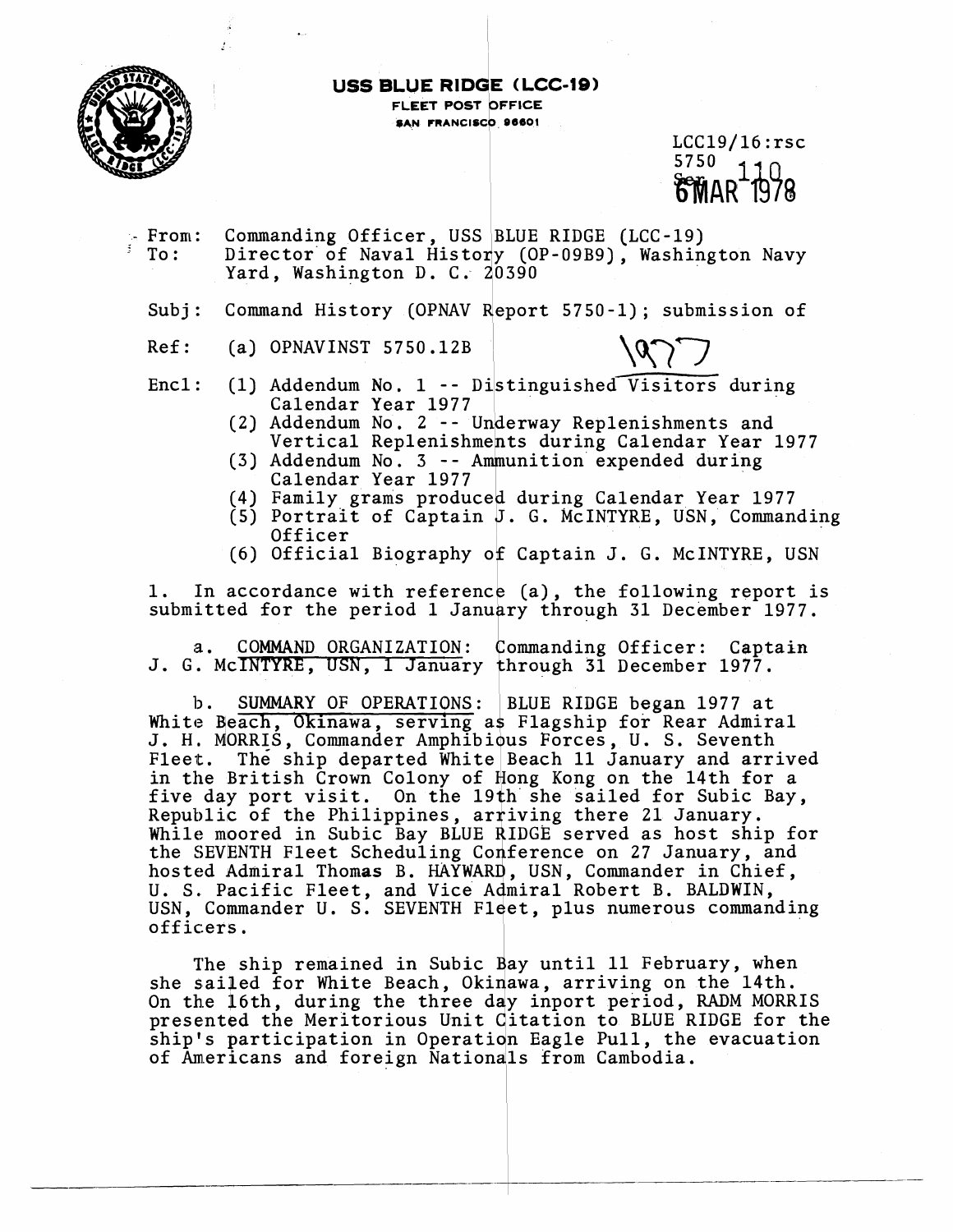BLUE RIDGE departed White Beach on 16 February enroute home. She left WESTPAC officially on 22 February and arrived at Pearl Harbor, Hawaii on the 28th.

The morning of 1 March the ship left Hawaii bound for San Diego, California with 62 "Tigers", male dependents and guests' of crewmen who embarked for **9** the voyage to the ship's home port. At 1059, 8 March 1977 BLUE RIDGE moored at Pier 6 of the 32nd Street Naval Station and ended her fourth Western Pacific deployment. This was followed by a week of stand down and an upkeep period for the rest of the month.

Rear Admiral Richard A. PADDOCK, USN, Commander Amphibious Group Eastern Pacific embarked aboard BLUE RIDGE on 18 April 1977.

The ship conducted local operations the week of 9 to 13 May and 16 to 20 May. The morning of 20 May BLUE RIDGE received a request to assist the U.S. Coast Guard by providing fueling facilities for a helicopter engaged in a rescue mission with the sailing vessel Nixie. The Coast Guard helicopter refueled aboard the ship both enroute to the Nixie and again during the return portion of the mission. BLUE RIDGE's medical department provided communications and controlling functions to keep the helicopter in communications with its home base.

After a week inport BLUE RIDGE conducted local operations off the Southern California coast between 1 and 3 June and upon return she moored at the Navy Pier at the foot of Broadway in downtown San Diego, and conducted an open house on the weekend of 4-5 June. During the two days of general visiting, 1457 visitors visited the ship. The mo **9** ning of 6 June BLUE RIDGE moved from the Broadway Pier to the Naval Station's Pier 6, and remained there until the morning of the 13th when she again conducted local at sea operations. Returning to port on the 17th., the ship embarked **RADM** K. J. CHRISTOPH, USN, Commander, Cruiser-Destroyer Group THREE and his staff on the 20th. On 22 June BLUE RIDGE again got underway and partic: On 22 June BLUE RIDGE again got underway and participated in Operation READIEX 4-77, which consisted of 25 ships, 100 aircraft, and 10,000 men from the U.S. THIRD Fleet.

The ship returned to the San Diego Naval Station on 1 July and remained in port for most of the month, with the exception of a short underway period  $5$  to  $7$  July.

On 5 August BLUE RIDGE conducted sea trails and returned to port the morning of the 6th to embark 620 guests of the crew for a dependent's day cruise.

 $\overline{2}$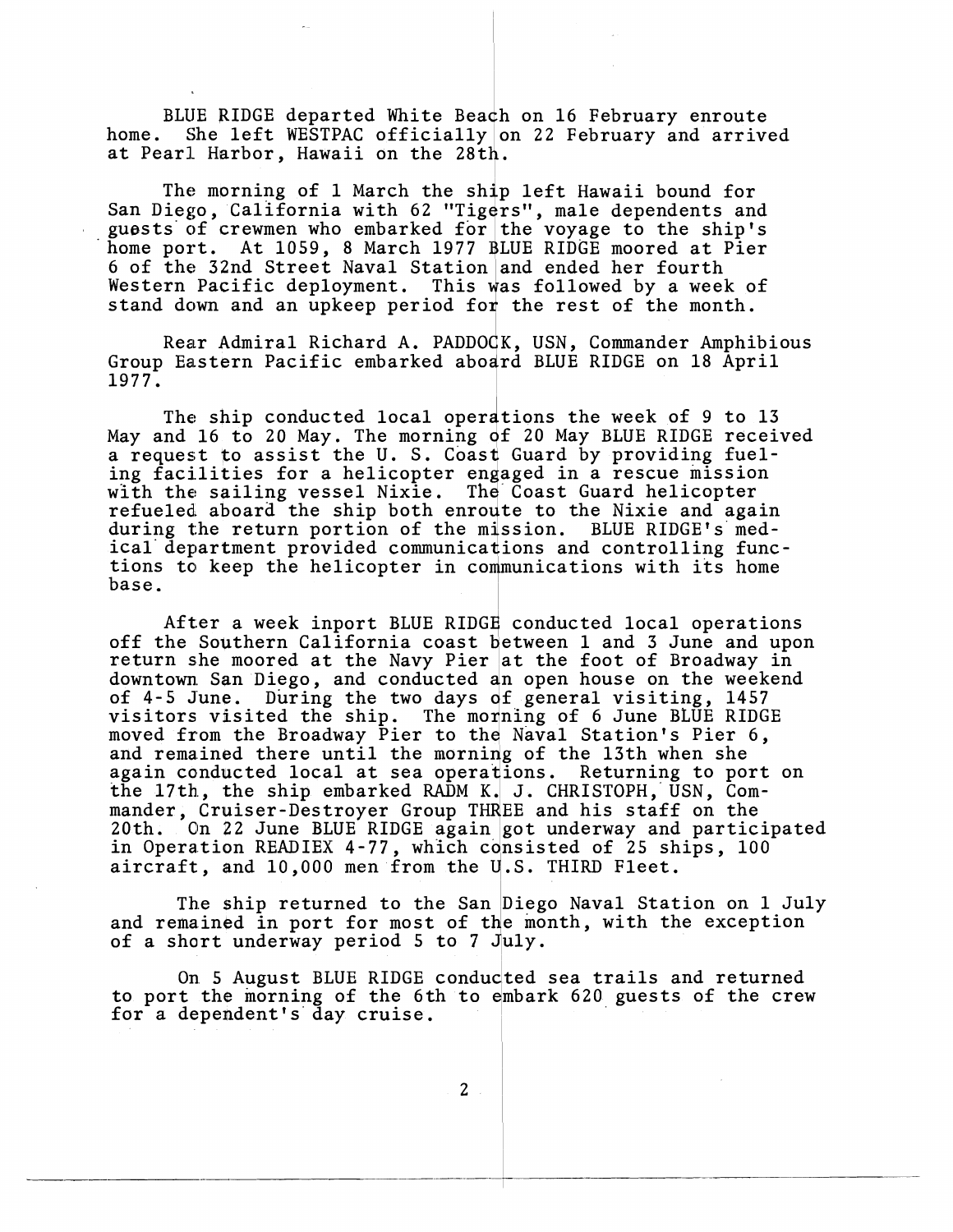The ship's Rescue and Assistance Team aided the USS FRESNO (LST-1183) to help with a fire in the latter's Engineroom on 7 August .

BLUE RIDGE was underway between 8 and 11 August for an Operational Propulsion Plant Examination (OPPE).

. BLUE RIDGE started her fifth Western Pacific deployment the morning of 24 August when she left San Diego, bound for Pearl Harbor, in company with the USS AJAX  $AR-6$ ). Embarked were Mr. Ed Leland and Mr. Dennis Jana, two Guests of the Navy, who rode the ship to Pearl Harbor. Pearl was reached on 31 August.

The morning of 3 September the ship departed Pearl The morning of 3 September the ship departed Pearl<br>Harbor and inchopped to the U.S. SEVENTH Fleet on the 12th.<br>She arrived at White Beach, Okinawa on 17 September and<br>again became Flagship for RADM J. H. MORRIS, Commander<br> She arrived at White Beach, Okinawa on 17 September and again became Flagship for RADM J. H. MORRIS, Commander<br>Amphibious Forces, U.S. Seventh Fleet. The following afternoon the ship got underway for local operations and'returned briefly to White Beach the afternoon of the 20th to embark 122 members of the various services in a Sea the World III Cruise. BLUE RIDGE proceeded to Manila, Republic of the Philippines arriving the morning of the 23rd and remaining in Manila until the 27th. On that date she got underway in the morning for Subic Bay, Republic of the Philippines. Embarked were  $130$  dependent's and guests for the one day trip.

The ship remained in Subic Bay until 4 September when she again got underway for White Beach, arriving there on 7 September. At this time the Sea the World III Cruise participants were disembarked. The following day VADM Robert B. BALDWIN, were disembarked. The following day VADM Robert B. BALDWIN,<br>USN, Commander, U.S. SEVENTH Fleet, made an unofficial visit<br>to the ship . The same day: four mombers of the Tokyo Broad. lunch' aboard BLUE RIDGE to the ship. The same day, four members of the Tokyo Broadcasting System (TBS) had a two and a half hour visit and

BLUE RIDGE was underway from Okinawa the morning of 9 October with Commander Task Force-76, Commander Task Force-79/ Commanding General Ninth Marine Amphibious Brigade embarked for Operation Bayanihan IV/Fortress Lightning. The exercise was highlighted by a major amphibious landing on the Island of Mindoro, Republic of the Philippines on 16 October, involving 30 ships, 130 aircraft, 20,000 men and more than 100 different commands. On 15 October the ship hosted members of the press, including NBC-TV, the Korean Broadcasting System, Washington Post and Associated Press.

The ship ended the operation on 23 October and steamed back to Okinawa, arriving there on the 26th. RADM MORRIS

3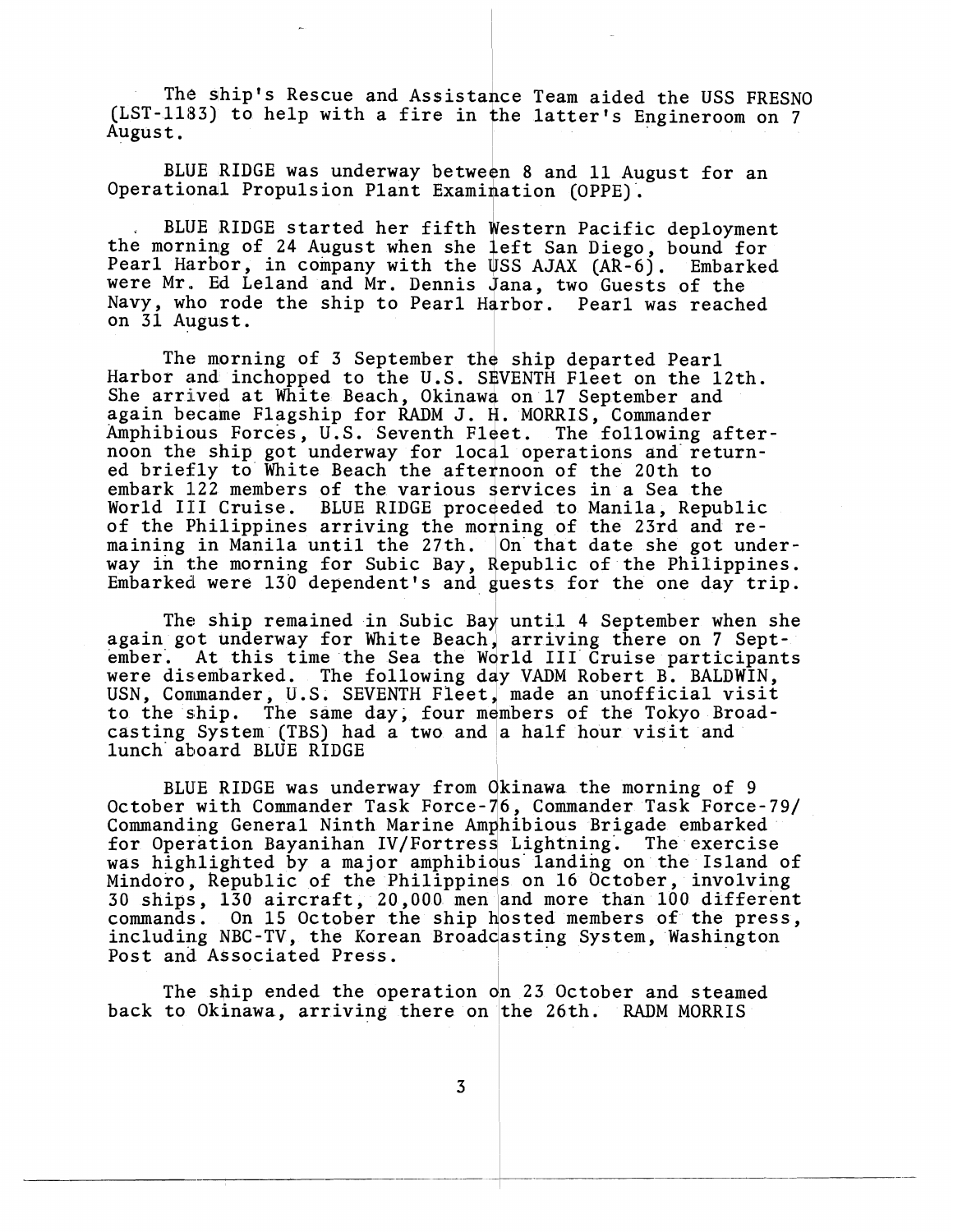hauled down his flag upon arrival,) and the following day BLUE RIDGE departed White Beach for a one day transit and a three day visit to Keelung, Taiwan. On the 31st the ship left Keelung and steamed east, outchopping on the 4th and arriving in Pearl Harbor, Hawaii on 11 November. BLUE RIDGE moored at the Naval Shipyard to repair ruptured boiler tubes and departed on 15 November, with 62 "Tigers" embarked for the trip back to San Diego.

BLUE RIDGE's fifth deployment to the Western Pacific ended at 1552, Sunday, 20 November when she moored at Pier 4 U.S. Naval Station, San Diego, Cal'fornia. The ship conducted a stand down for the rest of the month.

BLUE RIDGE again set sail on 7 Decmeber to participate in DES RIDGE again set sail on 7 Beckeber to participate in<br>Operation READIEX 1-78 an eight day exercise. She returned to ed for'the holiday period. San Diego and moored at Pier 6 on 15 December, where she remain-

Copy to: CINCPACFLT COMNAV SIJRFIPAC COMPHIBGRUEASTPAC

 $\mathbf{A}$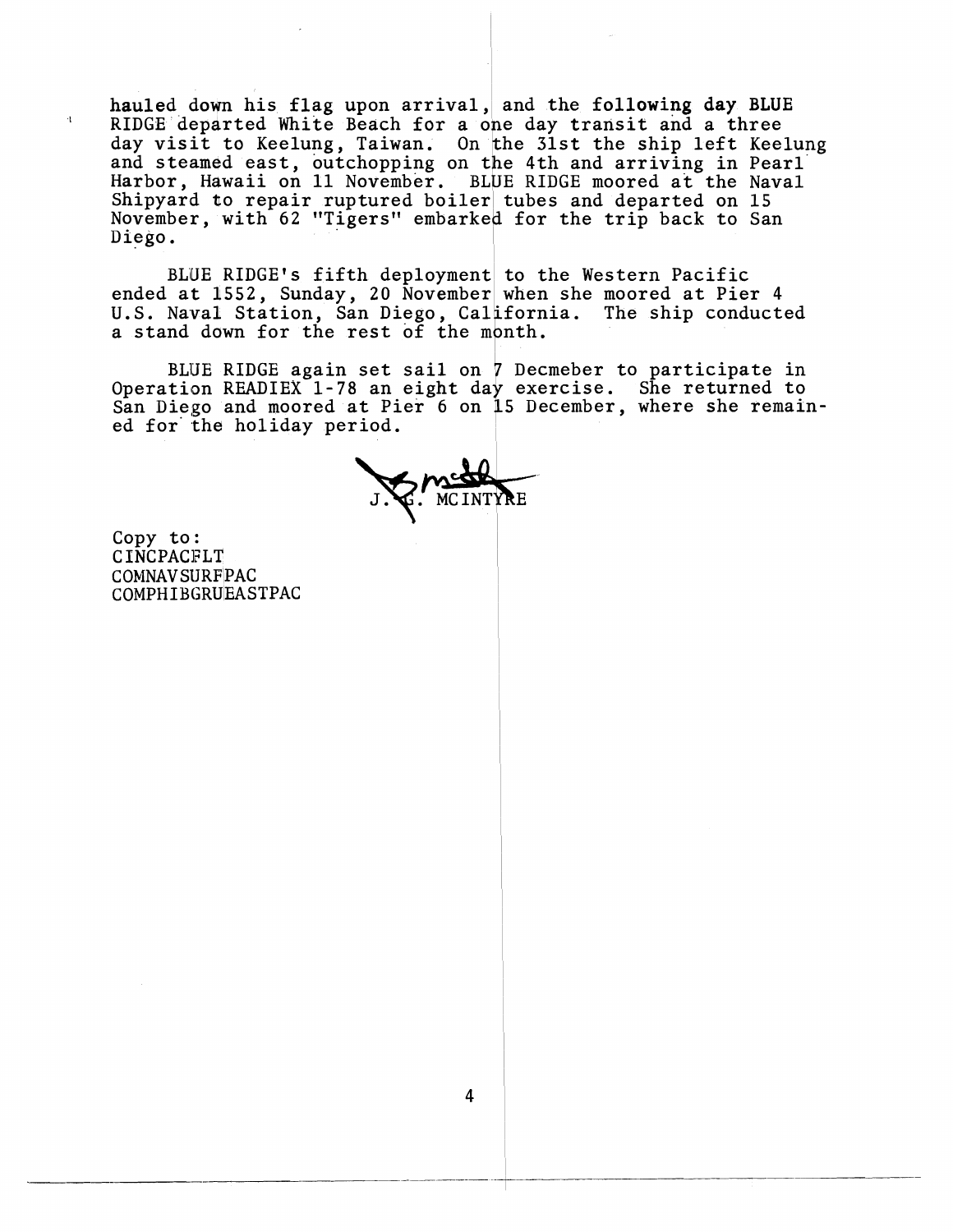# ADDENDUM NO. 1

## DISTINGUISHED VISITORS DURING CALENDAR YEAR 1977

A. DATE: 27 January 1977 <sup>I</sup>

VISITOR: ADM Thomas B. HAYWARD, USN, Commander in Chief, J.S. Pacific Fleet  $\parallel$ 

> VADM Robert B. BALDWIN, USN, Commander, U.S. SEVENTH Fleet

PURPOSE OF VISIT: Official

B. DATE: 24 - 31 August 1977

VISITOR: Mr. Ed Leland

Mr. Dennis Jana

PURPOSE OF VISIT: Guest of the Nayy

C. DATE: 8 September 1977

VISITOR: VADM Robert B. BALDWIN, USN, Commander, U.S. SEVENTH Fleet

PURPOSE OF VISIT: Official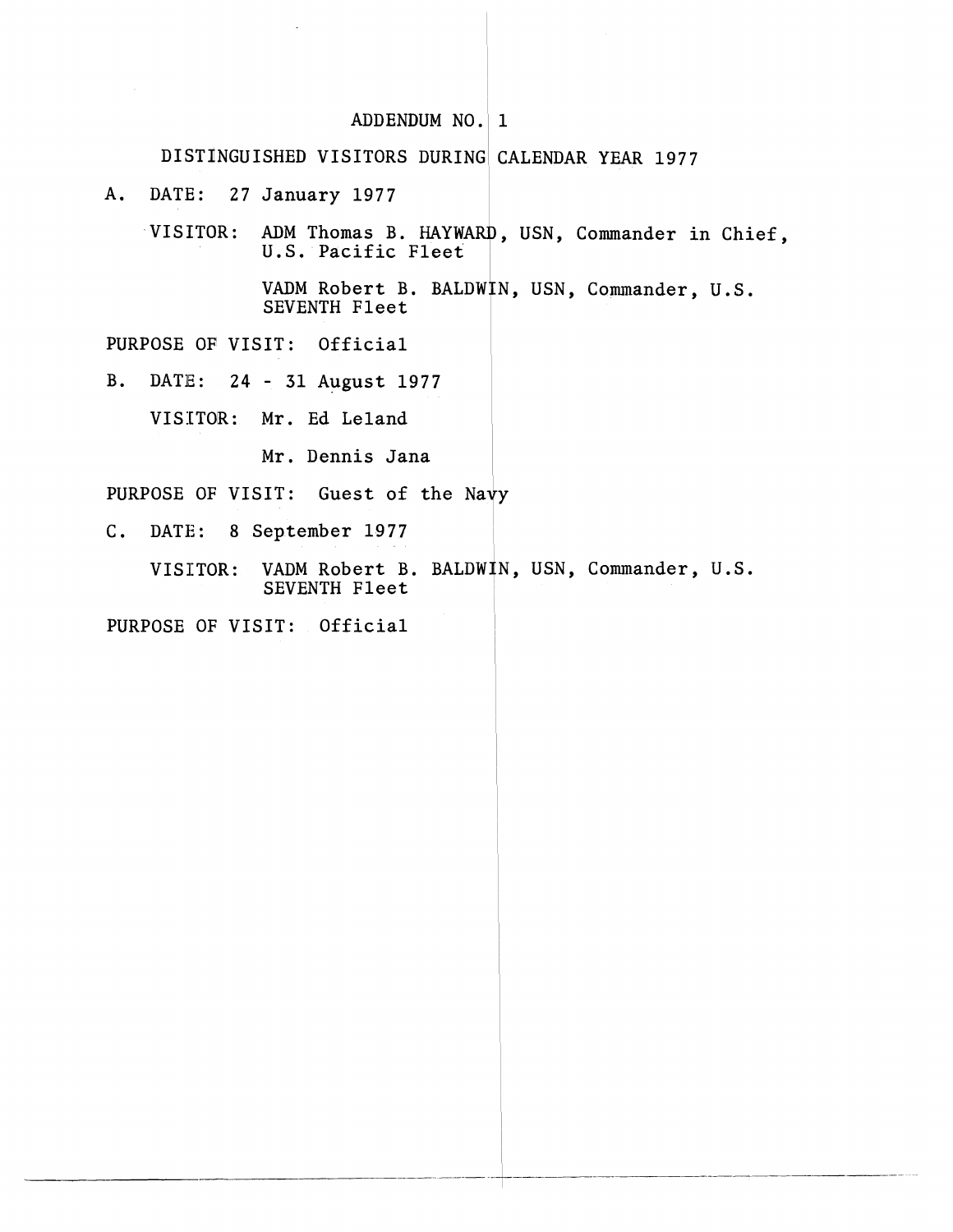#### ADDENDUM NO. 2

#### UNDERWAY REPLENISHMENTS AND VERTICAL REPLENISHMENTS DURING CALENDAR

L

YEAR 1977

A. DATE: 20 January 1977

TYPE: UNREP

 $\lambda$ 

 $\sim$ 

SHIP: USS KANSAS CITY (AOR-3)

B. DATE: 12 February 1977

TYPE: UNREP

SHIP: USS KANSAS CITY (AOR-3)

C. <u>DATE</u>: 18 May 1977<br>TYPE: UNREP

**UNREP** 

SHIP: USRS TALUGA (T-AO-62)

- D. DATE: 25 June 1977
	- TYPE: UNREP

SHIP: USMS TALUGA (T-AO-62)

E. DATE: 9 August 1977

TYPE: UNREP

SHIP: USNS TALUGA (T-AO-62)

- F. DATE: 7 September 1977
	- TYPE: UNREP

SHIP : USS AJAX **(AR-6)** 

G. DATE: 11 October 1977

TYPE: UNREP

SHIP: USNS MISPILLION (T-AO-105)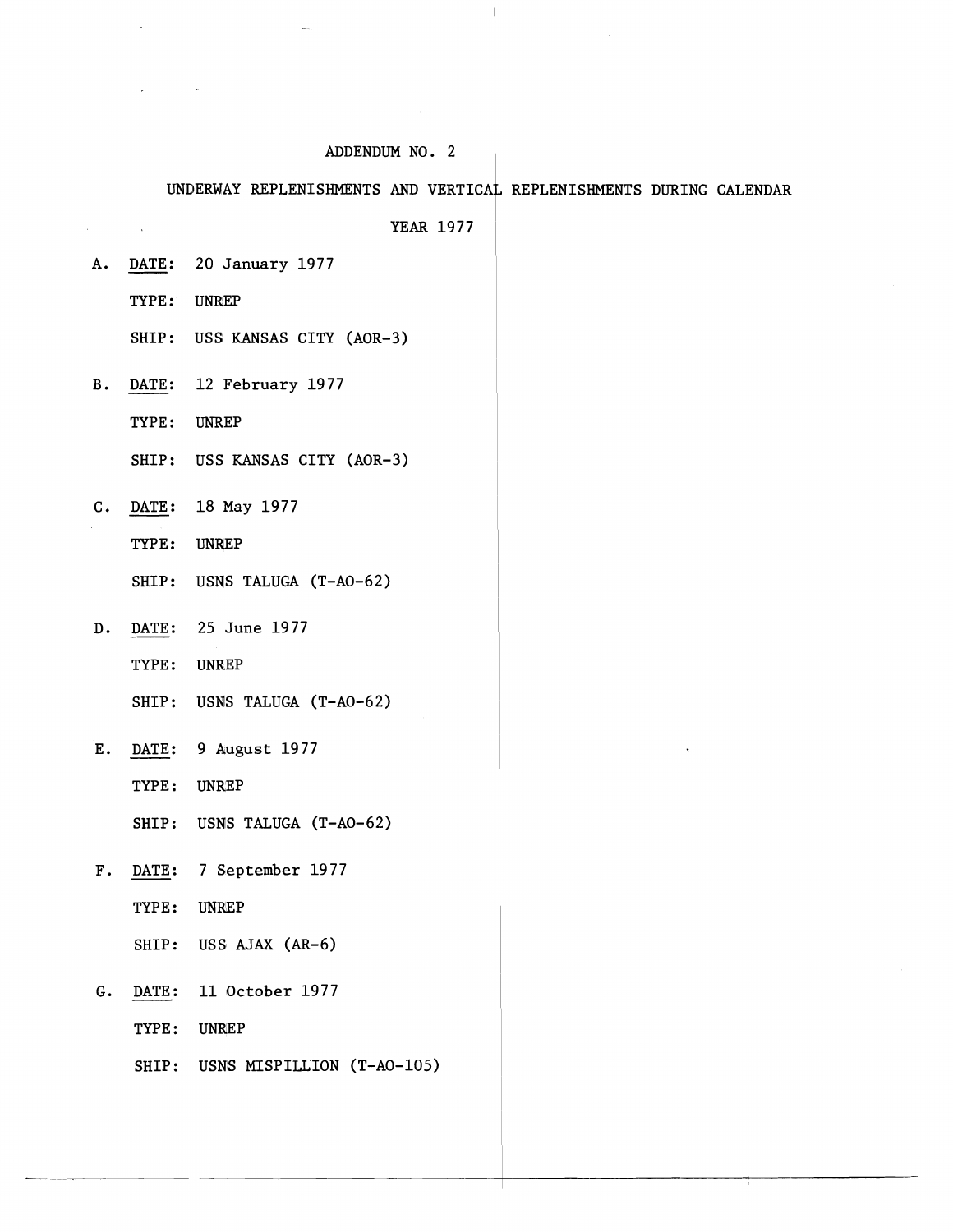- H. DATE: 11 October 1977
	- TYPE: UNREP/VERTREP
	- SHIP: USS SAN JOSE (AFS-7)
- I. DATE: 11 October 1977 TYPE: UNREP

SHIP: USS MOBILE (LKA-115)

- J. DATE: 11 December 1977 TYPE: UNREP
	- SHIP: USNS TALUGA (T-AO-62)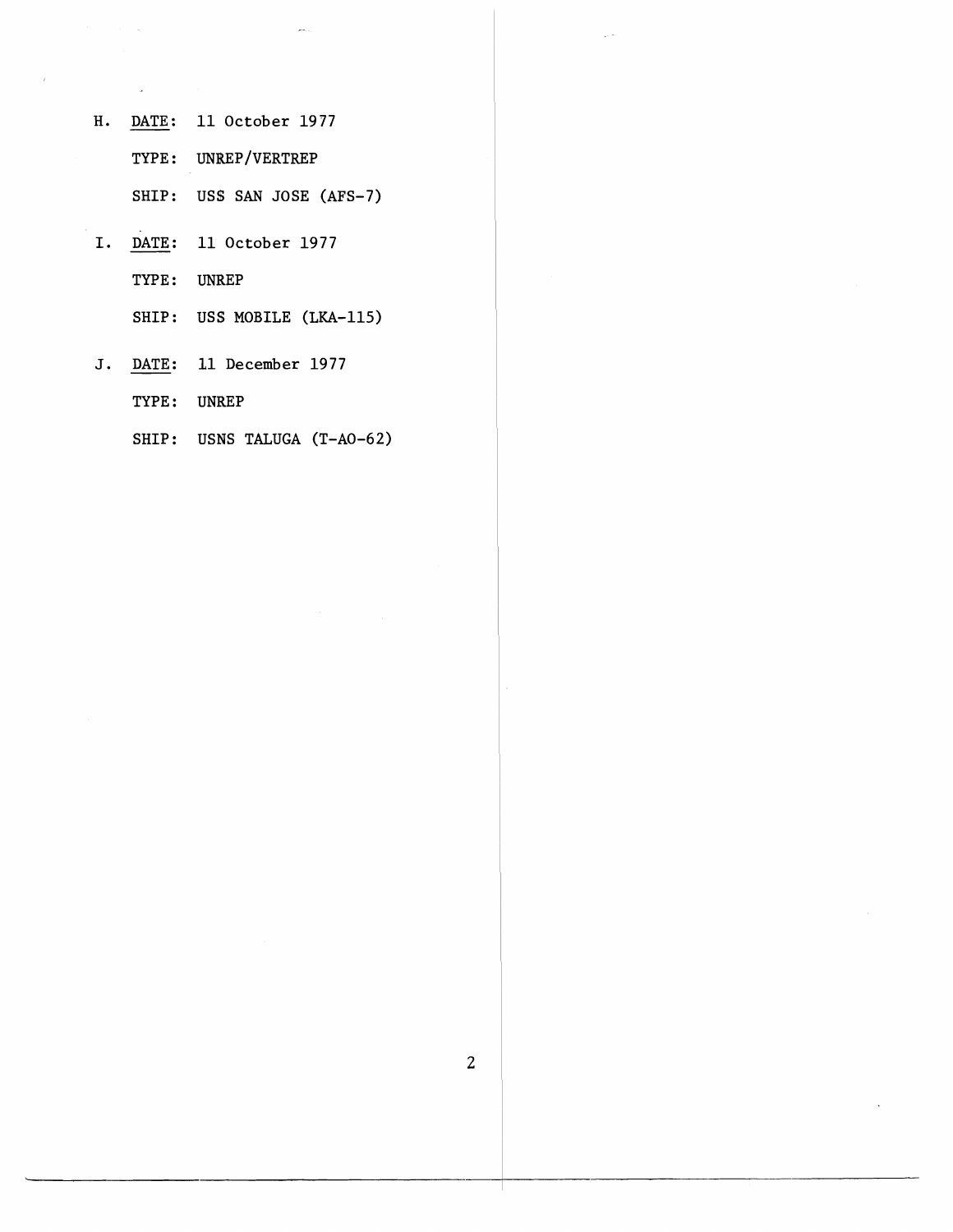### ADDENDUM NO.  $|3|$

# AMMUNITION EXPENDED IN CALENDAR YEAR 1977

- A. DATE: 17 FEBRUARY 1977
	- MOUNT: 31 29 ROUNDS
	- MOUNT: 32 10 ROUNDS
- B. DATE: 3 MARCH 1977
	- MOUNT: 31 12 ROUNDS
		- MOUNT : 32 12 ROUND
- C. DATE: 10 MAY 1977
	- MOUNT: 32 42 ROUNDS
- D. DATE: 19 MAY 1977
	- MOUNT: 31 42 ROUNDS
	- MOUNT: 32 6 ROUNDS
- E. DATE: 2JUNE1977 MOUNT : 32 - 30 ROUNDS
- F. DATE: 9JUNE1977 MOUNT: 31 - 10 ROUNDS
	- MOUNT: 32 20 ROUNDS
- **G. DATE: 9 AUGUST 1977** MOUNT: 31 - 12 ROUNDS MOUNT: 32 - 18 ROUNDS
- H. DATE: 30 AUGUST 1977 MOUNT: 31 - 10 ROUNDS MOUNT: 32 - 10 ROUNDS
- I. DATE: 16 SEPTEMBER 1977 MOUNT: 31 - 10 ROUNDS MOUNT: 32 - 10 ROUNDS